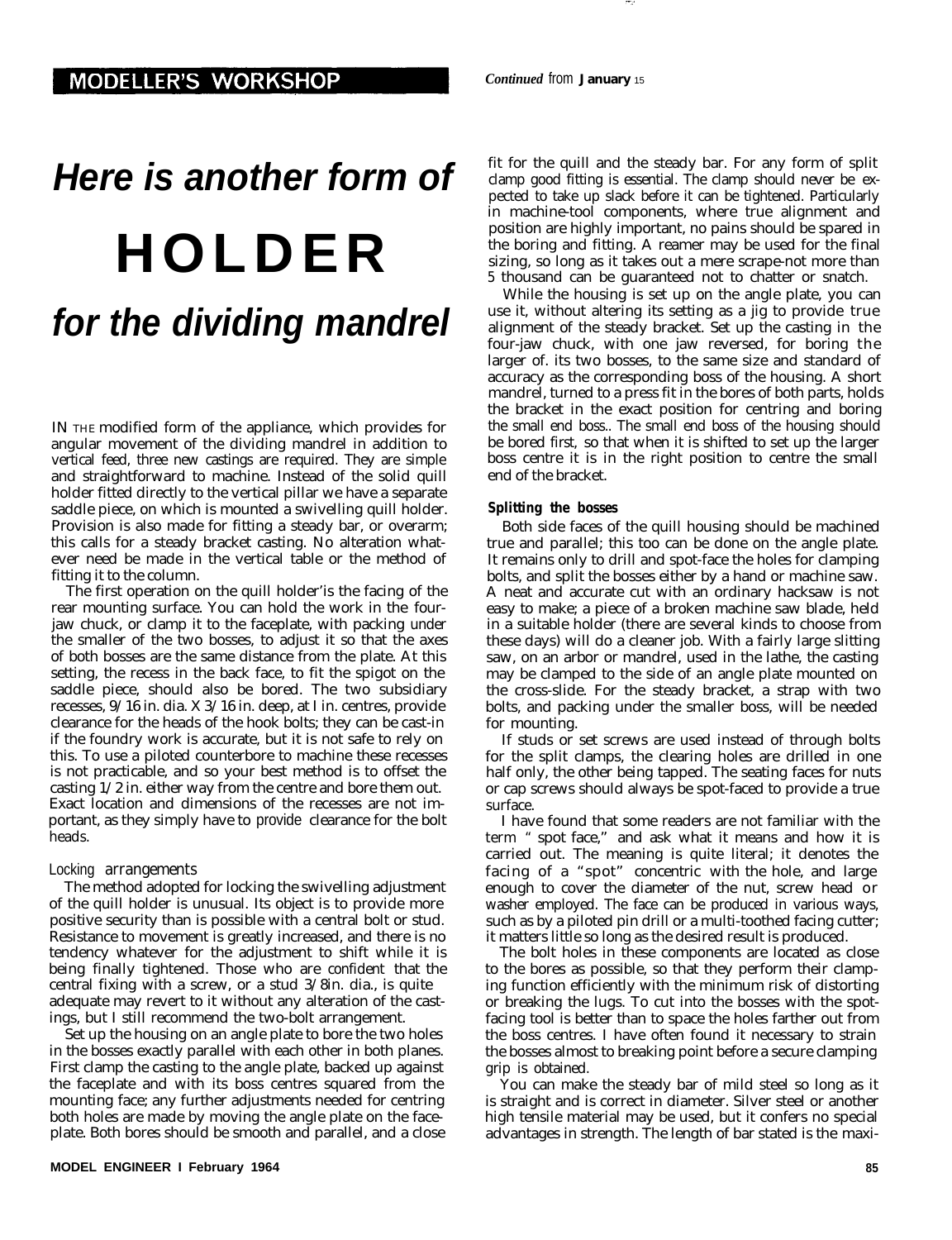mum which should be necessary or desirable; where work must be mounted on arbors which require outboard support, the arbors should be kept as short and stiff as possible, and the steady bracket adjusted to suit. I have seen dividing appliances in which the extension of the steady bar is out of all proportion to the support provided by the vertical slide, especially when it relies on a key for torque resistance and is secured to the lathe cross-slide by a single centre bolt.

The saddle piece is fitted- to the vertical column in the same way as the solid quill holder. Its essential dimensions, including the position of fixing holes, and the tapped hole for the vertical feedscrew, are the same. After the major If you have none, you must first machine the bar to this diameter to form the screw heads. It is then offset, either in the chuck or in an eccentric feature, to about 3/16 in. for turning and screwing the shank of the bolt, so that one side of it runs out about flush with the head. After the parting off, the head is faced to 3/16 in. thick to fit in the groove of the spigot on the saddle piece. The projecting side of the head is then filed or machined concave; when fitted to the groove, the bolt lies snugly against the head of the spigot. Both bolts must be held in this position, on opposite sides, to allow the housing to be assembled and bolted firmly to the saddle piece.



machining has been completed and the saddle fitted to slide smoothly on the pillar with the bolts tightened (with or without shims interposed) between the joint faces, the casting is set up on the faceplate for the grooved spigot on the outer face to be turned. The spigot should fit closely in the recess of the quill housing, and its projection should be very slightly less than the depth of the recess, so that the two components make contact on their broad outer faces-not on the end of the spigot.

For the two hook bolts, you can use 9/16 in. mild steel bar.

The only other detail needed for the modified dividing fixture is a point centre, which may be made from mild steel and casehardened, or from silver steel, hardened and tempered on the tip only to a dark straw, the rest of the length being let down to deep blue or purple. I have not thought it necessary to provide any fine adjustment for the centre, as it is usually considered sufficient to slide the bracket on the steady bar so that the point enters the centred end of the arbor; both end-location and radial adjustment are simultaneously obtained, and the bracket simply needs to be tight